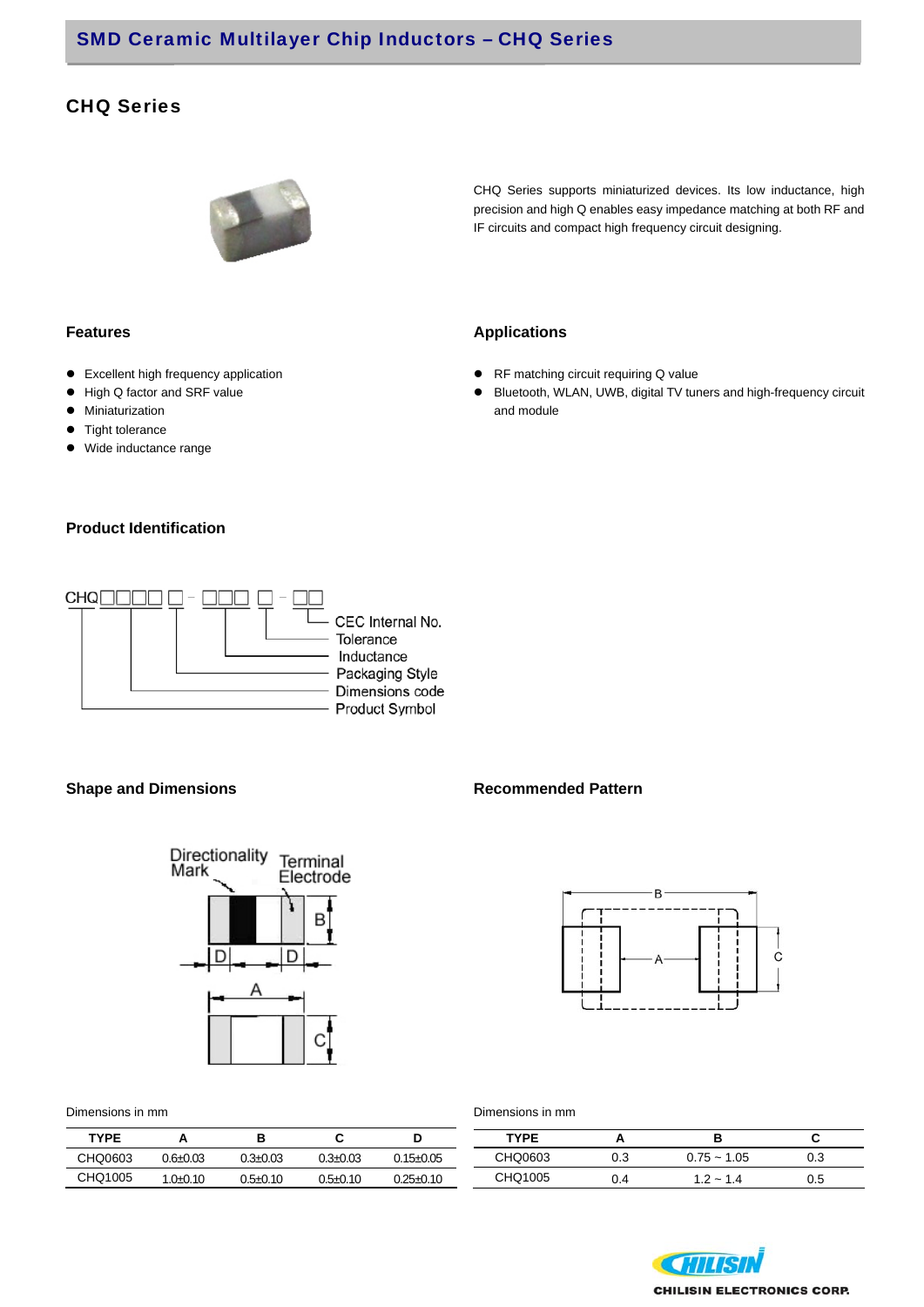#### **Electrical Characteristics**

|                               |            | <b>Tolerance</b>     |     | <b>Test</b><br>Q |        | Q Typical |     |     |     | <b>SRF</b> | <b>RDC</b> | <b>IDC</b>              |
|-------------------------------|------------|----------------------|-----|------------------|--------|-----------|-----|-----|-----|------------|------------|-------------------------|
| <b>Part Number</b>            | Inductance |                      |     | Frequency        | 500    | 800       | 1.8 | 2.0 | 2.4 | (MHz)      |            |                         |
|                               | (nH)       | $(\pm\%)$            | Min | (MHz)            | MHz    | MHz       | GHz | GHz | GHz | Min        |            | $(\Omega)$ Max (mA) Max |
| CHQ0603T-0N6 <sup>-1</sup> HU | 0.6        | ±0.1nH/±0.2nH/±0.3nH | 14  | 500              | >35    | >47       | >75 | >80 | >88 | 10000      | 0.06       | 900                     |
| CHQ0603T-0N7 - HU             | 0.7        | ±0.1nH/±0.2nH/±0.3nH | 14  | 500              | >35    | >47       | >75 | >80 | >88 | 10000      | 0.06       | 900                     |
| CHQ0603T-0N8□-HU              | 0.8        | ±0.1nH/±0.2nH/±0.3nH | 14  | 500              | >35    | >47       | >75 | >80 | >88 | 10000      | 0.06       | 900                     |
| CHQ0603T-0N9 -HU              | 0.9        | ±0.1nH/±0.2nH/±0.3nH | 14  | 500              | >35    | >47       | >75 | >80 | >88 | 10000      | 0.06       | 900                     |
| CHQ0603T-1N0□-HU              | 1.0        | ±0.1nH/±0.2nH/±0.3nH | 14  | 500              | >35    | >47       | >75 | >80 | >88 | 10000      | 0.07       | 850                     |
| CHQ0603T-1N1□-HU              | 1.1        | ±0.1nH/±0.2nH/±0.3nH | 14  | 500              | >35    | >47       | >75 | >80 | >88 | 10000      | 0.07       | 850                     |
| CHQ0603T-1N2□-HU              | 1.2        | ±0.1nH/±0.2nH/±0.3nH | 14  | 500              | 35     | 47        | 75  | 80  | 88  | 10000      | 0.08       | 800                     |
| CHQ0603T-1N3 -HU              | 1.3        | ±0.1nH/±0.2nH/±0.3nH | 14  | 500              | 32     | 43        | 70  | 74  | 82  | 10000      | 0.09       | 760                     |
| CHQ0603T-1N4□-HU              | 1.4        | ±0.1nH/±0.2nH/±0.3nH | 14  | 500              | 29     | 39        | 63  | 67  | 75  | 10000      | 0.12       | 640                     |
| CHQ0603T-1N5 -HU              | 1.5        | ±0.1nH/±0.2nH/±0.3nH | 14  | 500              | 27     | 36        | 59  | 62  | 69  | 10000      | 0.15       | 600                     |
| CHQ0603T-1N6□-HU              | 1.6        | ±0.1nH/±0.2nH/±0.3nH | 14  | 500              | 25     | 33        | 54  | 57  | 63  | 10000      | 0.19       | 510                     |
| CHQ0603T-1N7 -HU              | 1.7        | ±0.1nH/±0.2nH/±0.3nH | 14  | 500              | 25     | 32        | 52  | 54  | 61  | 10000      | 0.11       | 680                     |
| CHQ0603T-1N8□-HU              | 1.8        | ±0.1nH/±0.2nH/±0.3nH | 14  | 500              | 25     | 32        | 51  | 53  | 59  | 10000      | 0.12       | 640                     |
| CHQ0603T-1N9□-HU              | 1.9        | ±0.1nH/±0.2nH/±0.3nH | 14  | 500              | 24     | 31        | 50  | 53  | 58  | 10000      | 0.13       | 620                     |
| CHQ0603T-2N0□-HU              | 2.0        | ±0.1nH/±0.2nH/±0.3nH | 14  | 500              | 24     | 31        | 50  | 53  | 58  | 10000      | 0.15       | 600                     |
| CHQ0603T-2N1∏-HU              | 2.1        | ±0.1nH/±0.2nH/±0.3nH | 14  | 500              | 24     | 31        | 50  | 53  | 58  | 10000      | 0.16       | 550                     |
| CHQ0603T-2N2□-HU              | 2.2        | ±0.1nH/±0.2nH/±0.3nH | 14  | 500              | 24     | 31        | 50  | 53  | 58  | 10000      | 0.20       | 500                     |
| CHQ0603T-2N3□-HU              | 2.3        | ±0.1nH/±0.2nH/±0.3nH | 14  | 500              | 24     | 31        | 49  | 52  | 58  | 10000      | 0.24       | 460                     |
| CHQ0603T-2N4□-HU              | 2.4        | ±0.1nH/±0.2nH/±0.3nH | 14  | 500              | 22     | 28        | 45  | 48  | 53  | 10000      | 0.26       | 430                     |
| CHQ0603T-2N5□-HU              | 2.5        | ±0.1nH/±0.2nH/±0.3nH | 14  | 500              | 22     | 29        | 46  | 49  | 54  | 10000      | 0.28       | 415                     |
| CHQ0603T-2N6□-HU              | 2.6        | ±0.1nH/±0.2nH/±0.3nH | 14  | 500              | 21     | 27        | 44  | 46  | 51  | 10000      | 0.30       | 405                     |
| CHQ0603T-2N7□-HU              | 2.7        | ±0.1nH/±0.2nH/±0.3nH | 14  | 500              | 20     | 26        | 41  | 43  | 48  | 10000      | 0.32       | 400                     |
| CHQ0603T-2N8□-HU              | 2.8        | ±0.1nH/±0.2nH/±0.3nH | 14  | 500              | 20     | 26        | 41  | 43  | 47  | 9500       | 0.20       | 500                     |
| CHQ0603T-2N9□-HU              | 2.9        | ±0.1nH/±0.2nH/±0.3nH | 14  | 500              | 20     | 26        | 41  | 43  | 47  | 9300       | 0.22       | 480                     |
| CHQ0603T-3N0□-HU              | 3.0        | ±0.1nH/±0.2nH/±0.3nH | 14  | 500              | 20     | 26        | 41  | 43  | 47  | 9100       | 0.24       | 460                     |
| CHQ0603T-3N1∏-HU              | 3.1        | ±0.1nH/±0.2nH/±0.3nH | 14  | 500              | 20     | 26        | 41  | 43  | 47  | 8900       | 0.25       | 450                     |
| CHQ0603T-3N2□-HU              | 3.2        | ±0.1nH/±0.2nH/±0.3nH | 14  | 500              | 20     | 26        | 40  | 43  | 47  | 8700       | 0.28       | 415                     |
| CHQ0603T-3N3□-HU              | 3.3        | ±0.1nH/±0.2nH/±0.3nH | 14  | 500              | 20     | 26        | 40  | 43  | 47  | 8600       | 0.28       | 415                     |
| CHQ0603T-3N4□-HU              | 3.4        | ±0.1nH/±0.2nH/±0.3nH | 14  | 500              | 20     | 25        | 40  | 43  | 47  | 8400       | 0.29       | 410                     |
| CHQ0603T-3N5□-HU              | 3.5        | ±0.1nH/±0.2nH/±0.3nH | 14  | 500              | 20     | 25        | 40  | 42  | 46  | 8200       | 0.30       | 405                     |
| CHQ0603T-3N6□-HU              | 3.6        | ±0.1nH/±0.2nH/±0.3nH | 14  | 500              | 19     | 25        | 40  | 42  | 46  | 8100       | 0.32       | 400                     |
| CHQ0603T-3N7 -HU              | 3.7        | ±0.1nH/±0.2nH/±0.3nH | 14  | 500              | 19     | 25        | 40  | 42  | 46  | 8000       | 0.36       | 370                     |
| CHQ0603T-3N8□-HU              | 3.8        | ±0.1nH/±0.2nH/±0.3nH | 14  | 500              | 19     | 25        | 39  | 41  | 45  | 7800       | 0.40       | 355                     |
| CHQ0603T-3N9∏-HU              | 3.9        | ±0.1nH/±0.2nH/±0.3nH | 14  | 500              | 19     | 25        | 39  | 41  | 45  | 7700       | 0.41       | 350                     |
| CHQ0603T-4N3 <sup>-1</sup> HU | 4.3        | ±0.2nH/±0.3nH        | 14  | 500              | 18     | 24        | 37  | 39  | 43  | 6500       | 0.48       | 320                     |
| CHQ0603T-4N7 <sup>-1</sup> HU | 4.7        | ±0.2nH/±0.3nH        | 14  | 500              | 19     | 24        | 37  | 39  | 42  | 6400       | 0.42       | 350                     |
| CHQ0603T-5N1□-HU              | 5.1        | ±0.2nH/±0.3nH        | 14  | 500              | 19     | 24        | 37  | 39  | 42  | 6100       | 0.45       | 330                     |
| CHQ0603T-5N6 <sup>-1</sup> HU | 5.6        | ±0.2nH/±0.3nH        | 14  | 500              | 18     | 24        | 36  | 37  | 41  | 5500       | 0.47       | 325                     |
| CHQ0603T-6N2 <sup>-</sup> HU  | 6.2        | ±0.2nH/±0.3nH        | 14  | 500              | 18     | 23        | 35  | 36  | 39  | 5100       | 0.52       | 305                     |
| CHQ0603T-6N8 <sup>-1</sup> HU | 6.8        | 3/5                  | 14  | 500              | 18     | 23        | 35  | 36  | 39  | 4800       | 0.55       | 305                     |
| CHQ0603T-7N5 <sup>-1</sup> HU | 7.5        | 3/5                  | 14  | 500              | 18     | 23        | 34  | 35  | 38  | 4600       | 0.55       | 305                     |
| CHQ0603T-8N2 <sup>-</sup> HU  | 8.2        | 3/5                  | 14  | 500              | 17     | 22        | 33  | 34  | 36  | 4300       | 0.57       | 290                     |
| CHQ0603T-9N1 <sup>-</sup> HU  | 9.1        | $3/5$                | 14  | 500              | 17     | 22        | 33  | 34  | 36  | 4000       | 0.65       | 270                     |
| CHQ0603T-10N□-HU              | 10         | 3/5                  | 14  | 500              | 17     | 22        | 33  | 34  | 36  | 3800       | 0.85       | 230                     |
| CHQ0603T-12N <sup>-</sup> HU  | 12         | $3/5$                | 14  | 500              | 17     | 22        | 31  | 32  | 33  | 3300       | 0.85       | 230                     |
| CHQ0603T-15N□-HU              | 15         | 3/5                  | 14  | 500              | 17     | 21        | 28  | 29  | 29  | 2600       | 0.89       | 220                     |
| CHQ0603T-18N <sup>-1</sup> HU | 18         | 3/5                  | 14  | 500              | 16     | 21        | 26  | 26  | 25  | 2300       | 1.05       | 205                     |
| CHQ0603T-22N <sup>-1</sup> HU | 22         | $3/5$                | 14  | 500              | $16\,$ | 21        | 26  | 26  | 24  | 1900       | 1.29       | 190                     |

**Note: When ordering, please specify tolerance code. Tolerance : B=±0.1nH , C=±0.2nH , S=±0.3nH , H=±3% , J=±5%** 

Operating temperature range-55℃~125℃(Including self - temperature rise)

● IDC: Applied the current to coils, the inductance shall be less than 10% initial value

- Residual impedance of short chip : 0.48nH
- Measure Equipment:

L & Q: Agilent E4991A+Agilent 16197A SRF: Agilent E4991A or HP19196C RDC:HP4338B or CHEN HWA 502

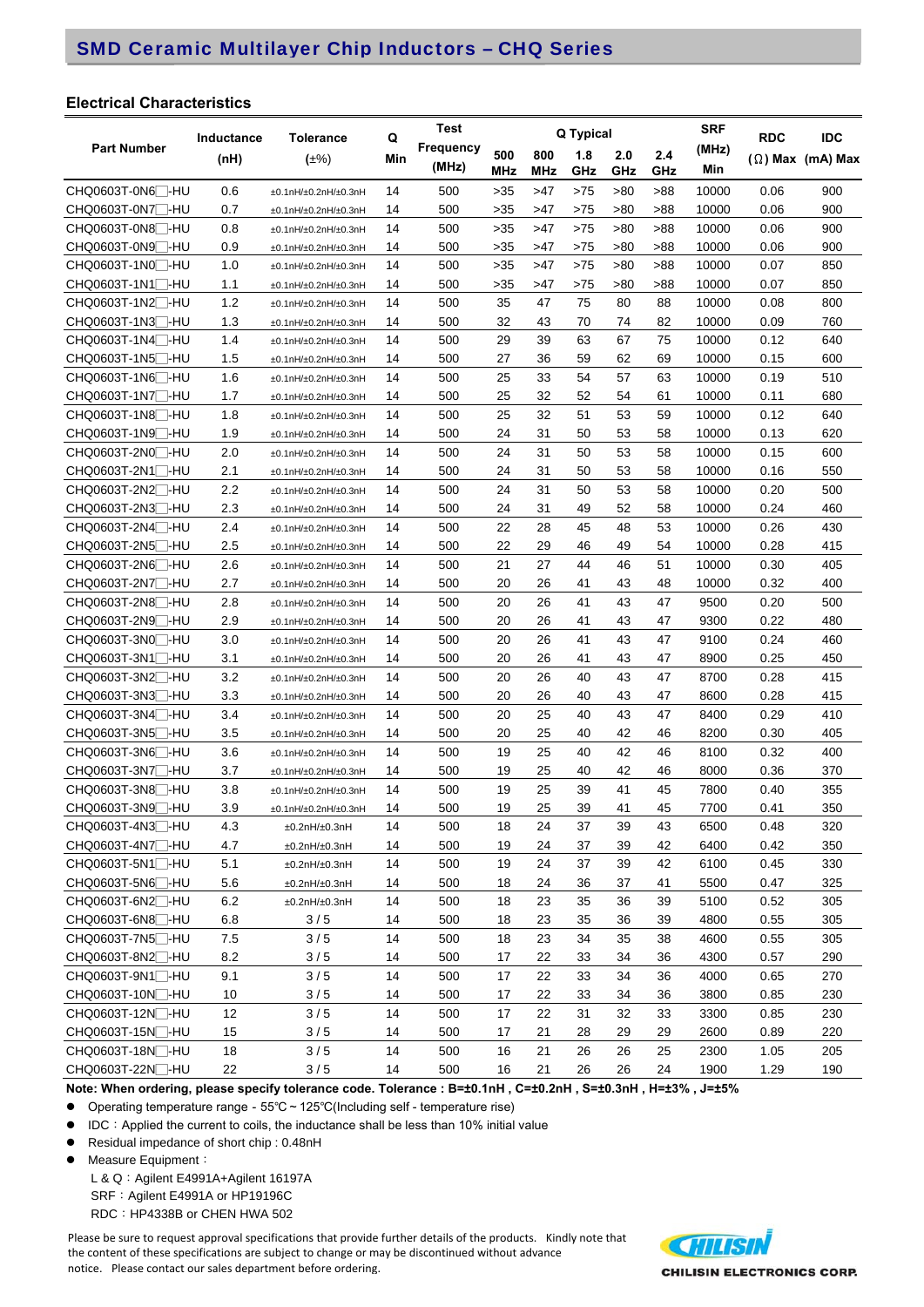#### **Test Instruments**: Agilent E4991A Material/Impedance Analyzer



Please be sure to request approval specifications that provide further details of the products. Kindly note that the content of these specifications are subject to change or may be discontinued without advance notice. Please contact our sales department before ordering.



**CHILISIN ELECTRONICS CORP.**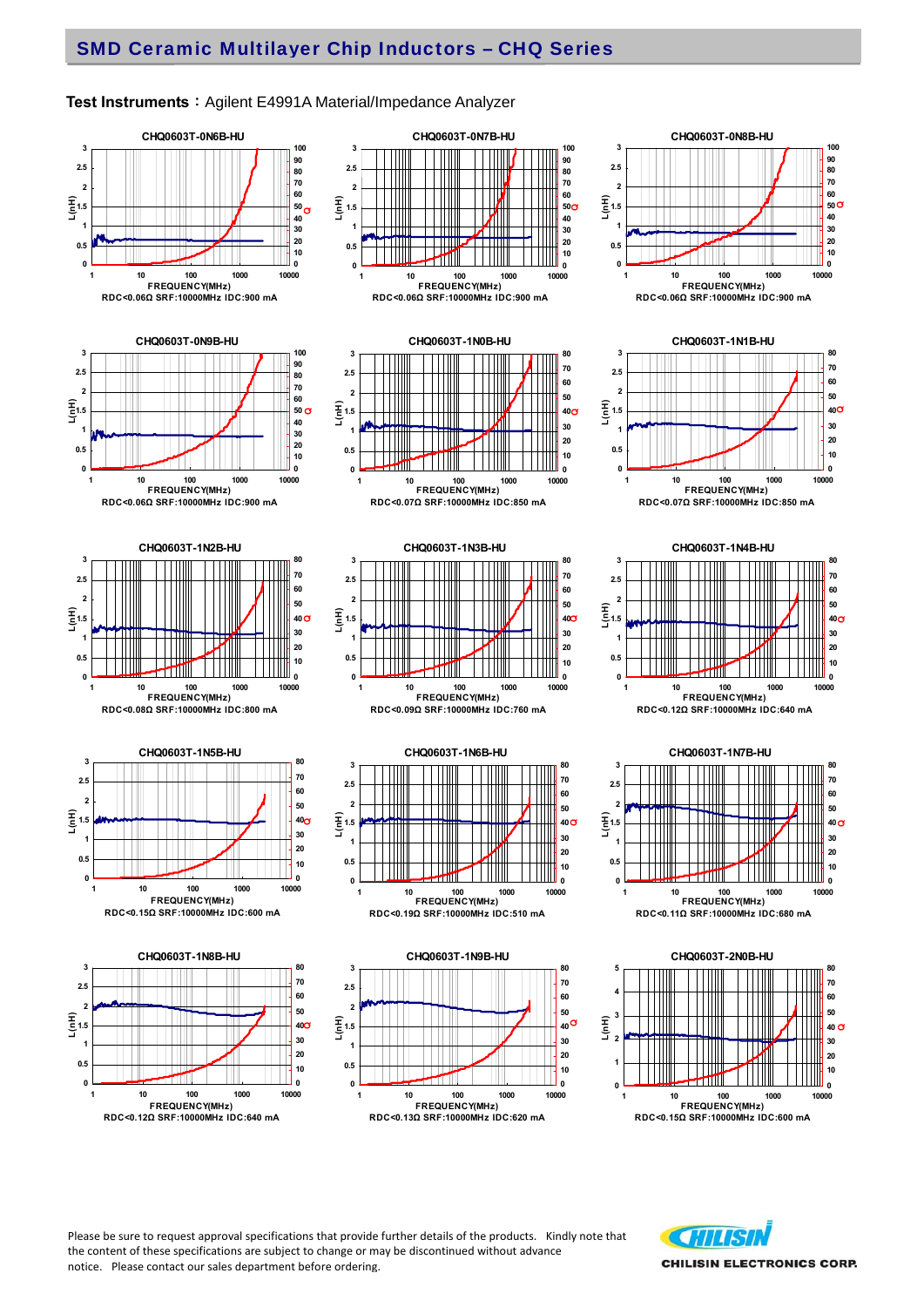#### **Test Instruments**: Agilent E4991A Material/Impedance Analyzer





 









**CHQ0603T-2N3B-HU**

 







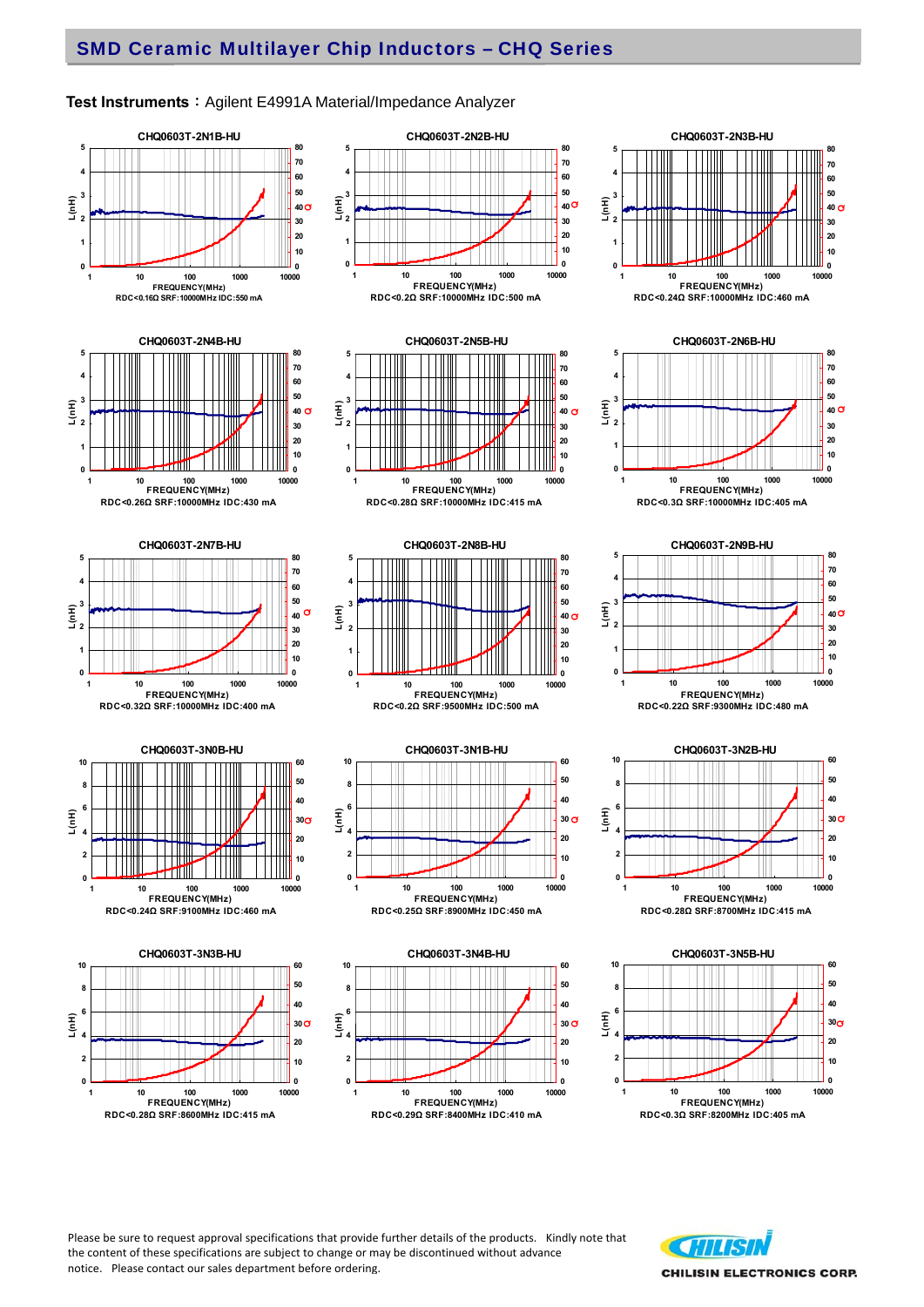#### **Test Instruments**: Agilent E4991A Material/Impedance Analyzer



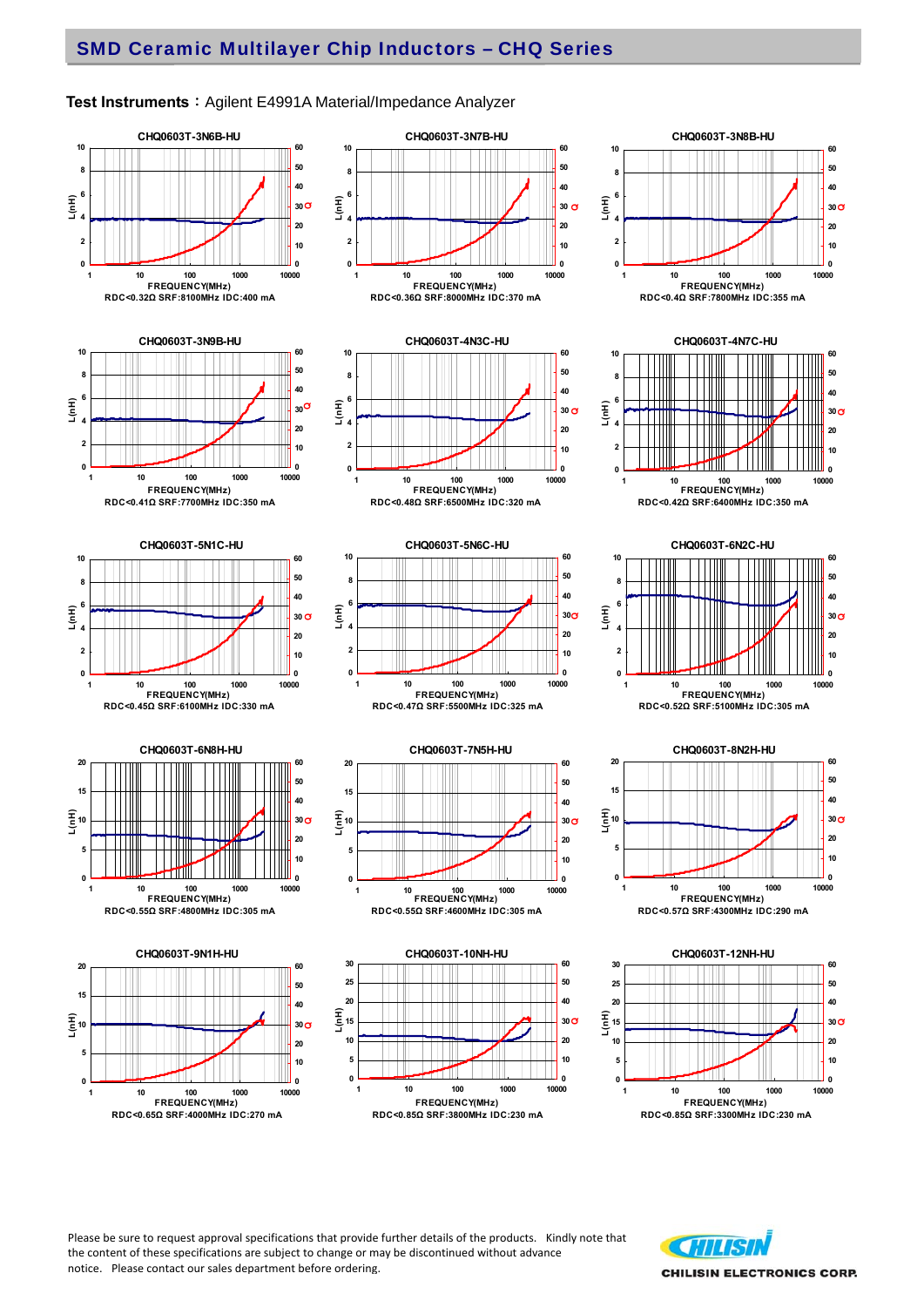# SMD Multilayer Ceramic Chip Inductors – CHQ Series

#### Test Instruments : Agilent E4991A Material/Impedance Analyzer



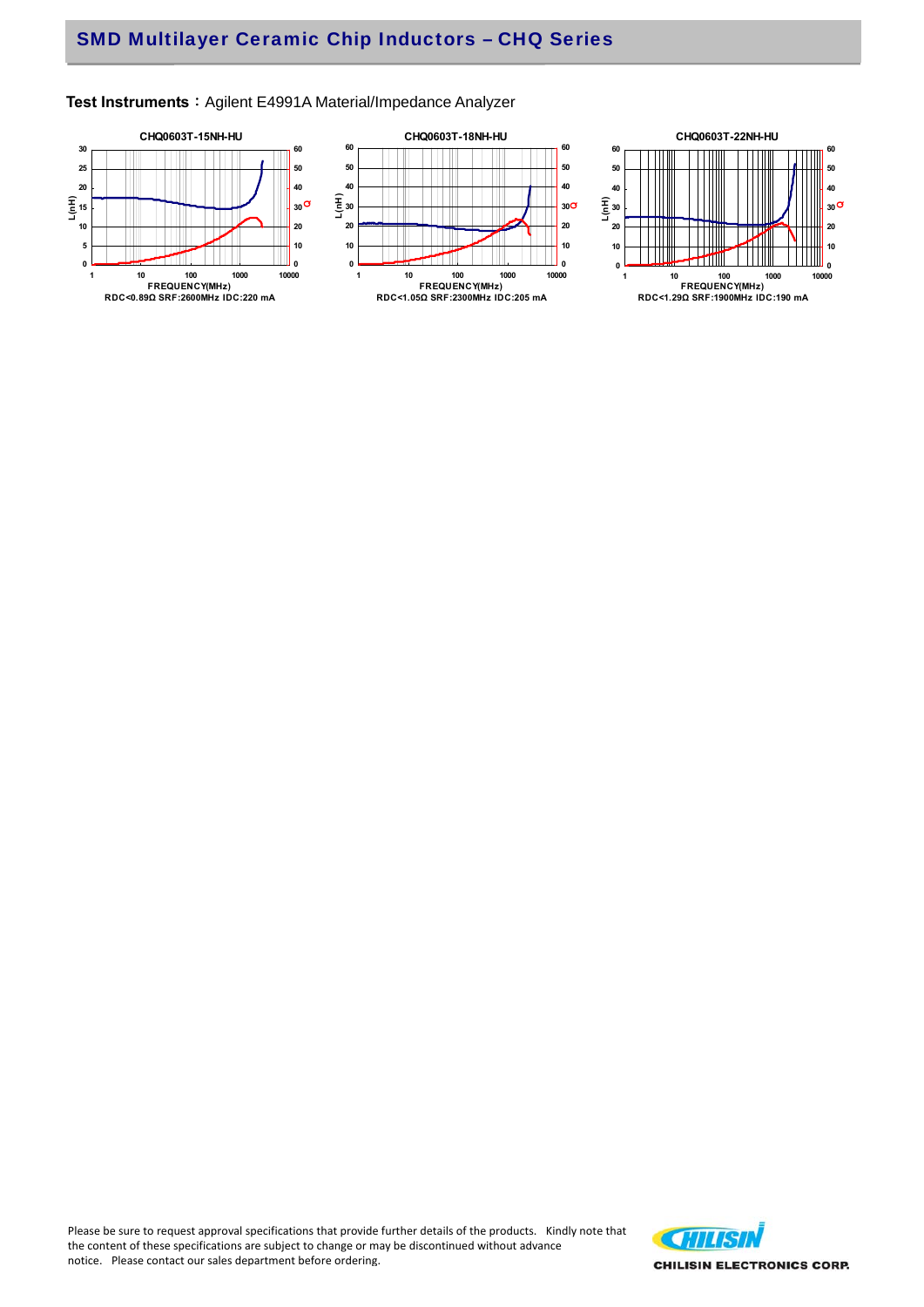#### **Electrical Characteristics**

| <b>Part Number</b>              | Inductance<br>(nH) | <b>Tolerance</b><br>$(\pm\%)$ | <b>Test</b><br><b>Frequency</b><br>(MHz) | Min<br>100MHz | Q<br>Typ<br><b>250MHz</b> | <b>SRF</b><br>(MHz) Min | <b>RDC</b><br>$(\Omega)$ Max | <b>IDC</b><br>(mA) Max |
|---------------------------------|--------------------|-------------------------------|------------------------------------------|---------------|---------------------------|-------------------------|------------------------------|------------------------|
| CHQ1005T-1N0 <sup>-</sup> S-NP  | 1.0                | ±0.3nH                        | 100                                      | 8             | 23                        | 10000                   | 0.07                         | 710                    |
| CHQ1005T-1N2 <sup>-</sup> S-NP  | 1.2                | ±0.3nH                        | 100                                      | 8             | 23                        | 10000                   | 0.07                         | 710                    |
| CHQ1005T-1N5 <sup>-</sup> S-NP  | 1.5                | ±0.3nH                        | 100                                      | 8             | 20                        | 8000                    | 0.07                         | 710                    |
| CHQ1005T-1N8 <sup>-</sup> -S-NP | 1.8                | ±0.3nH                        | 100                                      | 8             | 20                        | 6000                    | 0.07                         | 710                    |
| CHQ1005T-2N0 <sup>-</sup> S-NP  | 2.0                | ±0.3nH                        | 100                                      | 8             | 20                        | 6000                    | 0.08                         | 660                    |
| CHQ1005T-2N2 <sup>-</sup> -S-NP | $2.2\phantom{0}$   | ±0.3nH                        | 100                                      | 8             | 20                        | 6000                    | 0.08                         | 660                    |
| CHQ1005T-2N4□-S-NP              | 2.4                | ±0.3nH                        | 100                                      | 8             | 18                        | 6000                    | 0.09                         | 630                    |
| CHQ1005T-2N7 <sup>-</sup> -S-NP | 2.7                | ±0.3nH                        | 100                                      | 8             | 18                        | 6000                    | 0.09                         | 630                    |
| CHQ1005T-3N0□-S-NP              | 3.0                | ±0.3nH                        | 100                                      | 8             | 18                        | 6000                    | 0.11                         | 570                    |
| CHQ1005T-3N3 <sup>-</sup> S-NP  | 3.3                | ±0.3nH                        | 100                                      | 8             | 18                        | 6000                    | 0.12                         | 540                    |
| CHQ1005T-3N6□-S-NP              | 3.6                | ±0.3nH                        | 100                                      | 8             | 18                        | 5000                    | 0.14                         | 500                    |
| CHQ1005T-3N9 <sup>-</sup> -S-NP | 3.9                | ±0.3nH                        | 100                                      | 8             | 18                        | 4000                    | 0.15                         | 490                    |

**Note: When ordering, please specify tolerance code. Tolerance : S=±0.3nH** 

Operating temperature range-55℃~125℃(Including self - temperature rise)

● IDC: Applied the current to coils, the inductance shall be less than 10% initial value

Residual impedance of short chip : 0.19nH(Inductance ≦4.3nH) or 0.48nH(Inductance >4.3nH)

**3**

**L(nH)**

• Measure Equipment:

L & Q: Agilent E4991A+Agilent 16197A SRF: Agilent E4991A or HP19196C RDC:HP4338B or CHEN HWA 502

**Test Instruments**: Agilent E4991A Material/Impedance Analyzer





**CHQ1005T-2N0S-S-NP**

**1 10 100 1000 10000 FREQUENCY(MHz) RDC<0.08Ω SRF:6000MHz IDC:660 mA**

**CHQ1005T-1N2S-S-NP**

**100**

**Q**







#### **CHQ1005T-1N8S-S-NP 3 100 90 2.5 80 70 2** Ш **60 L(nH) 1.5 50 Q40 1 30 20 0.5 10 0 0 1 10 100 1000 10000 FREQUENCY(MHz) RDC<0.07Ω SRF:6000MHz IDC:710 mA**





Please be sure to request approval specifications that provide further details of the products. Kindly note that the content of these specifications are subject to change or may be discontinued without advance notice. Please contact our sales department before ordering.



**CHILISIN ELECTRONICS CORP.**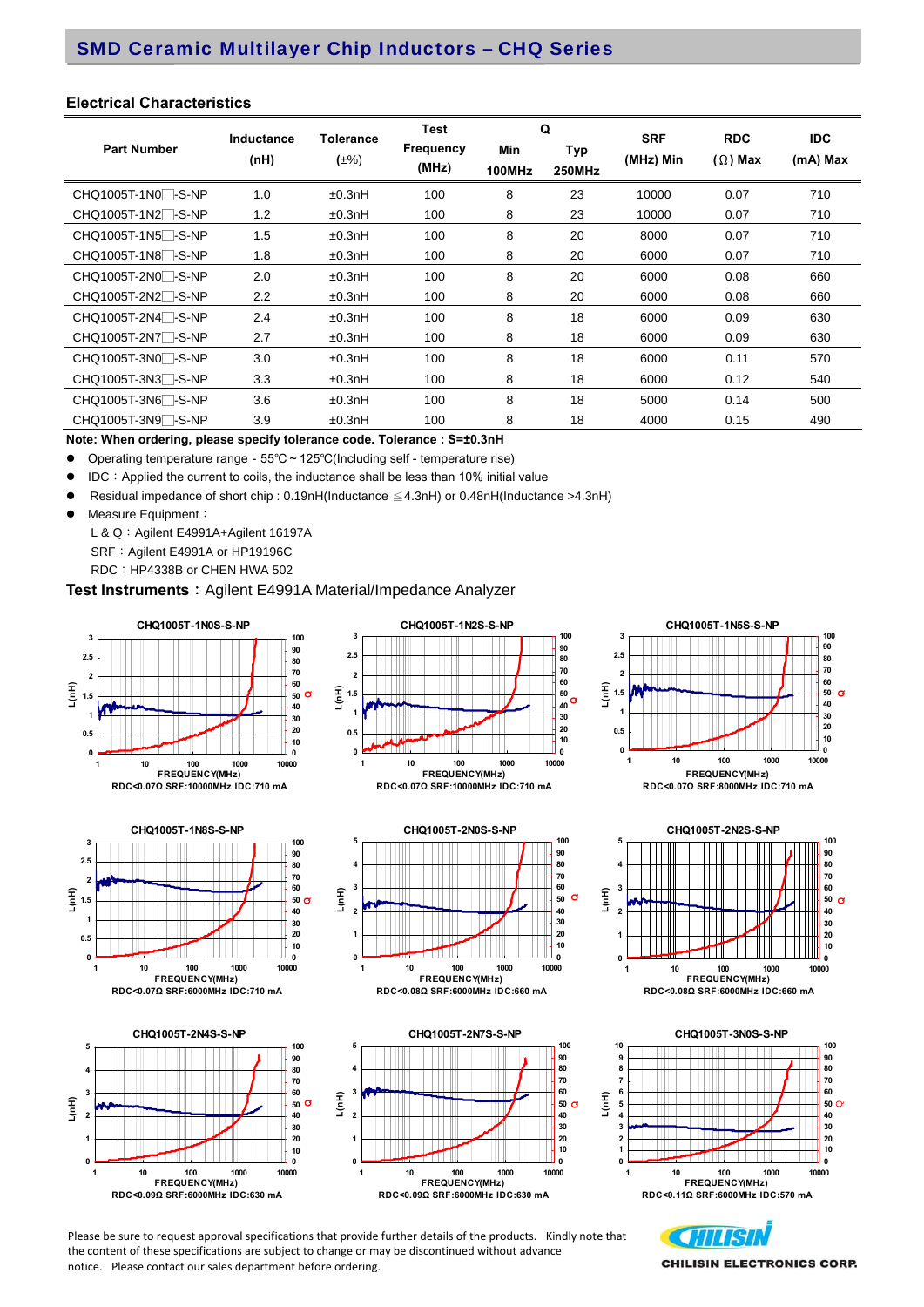#### Test Instruments : Agilent E4991A Material/Impedance Analyzer